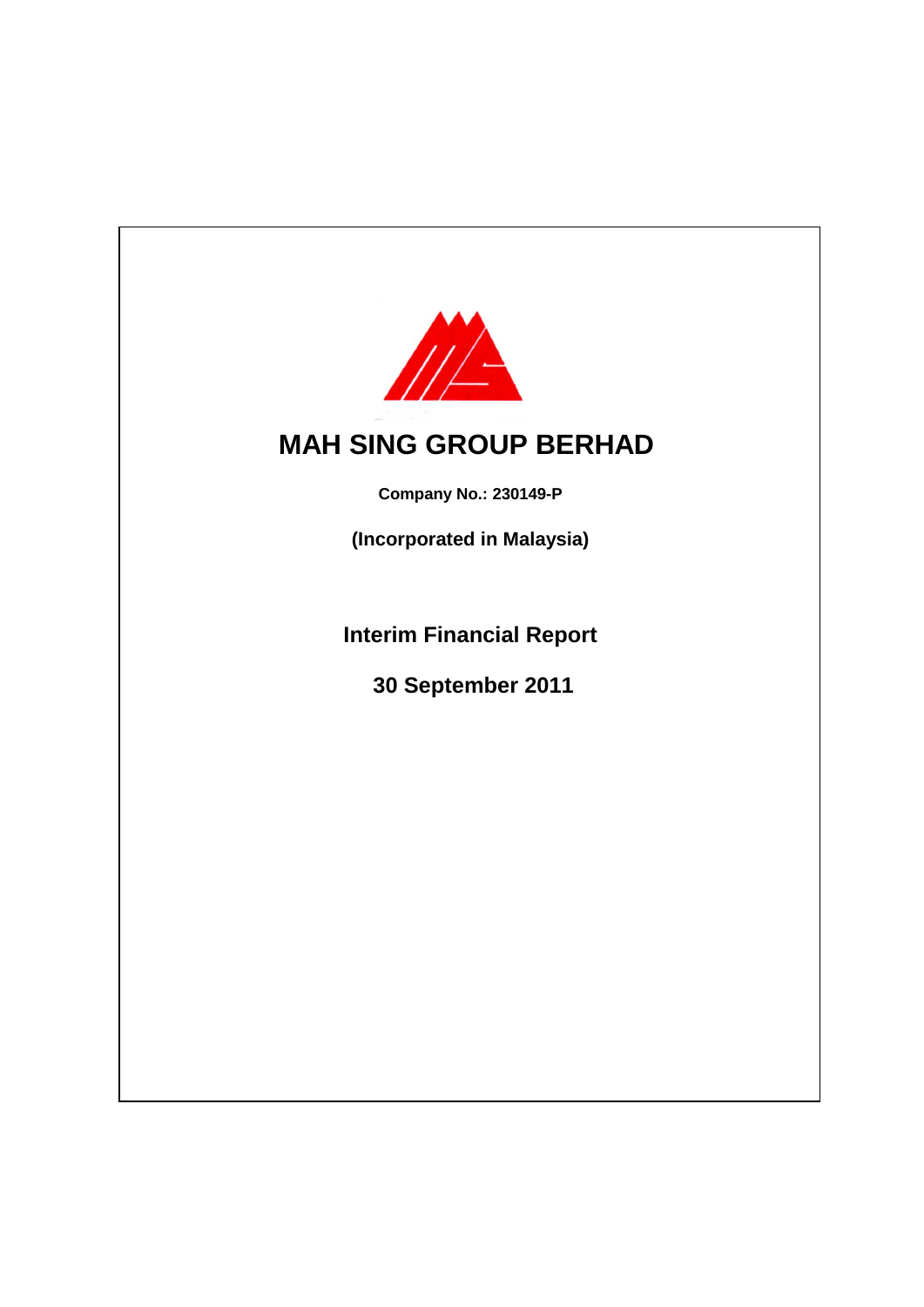**MAH SING GROUP BERHAD**

**Company No.: 230149-P (Incorporated in Malaysia)**

**Interim Financial Report - 30 September 2011**

|                                                                 | Page No.     |
|-----------------------------------------------------------------|--------------|
| <b>Condensed Consolidated Statement Of Financial Position</b>   | 1            |
| <b>Condensed Consolidated Income Statement</b>                  | $\mathbf{2}$ |
| <b>Condensed Consolidated Statement of Comprehensive Income</b> | 3            |
| <b>Condensed Consolidated Statement Of Changes In Equity</b>    | 4            |
| <b>Condensed Consolidated Statement of Cash Flow</b>            | 5            |
| <b>Notes To The Interim Financial Report</b>                    | ճ - 15       |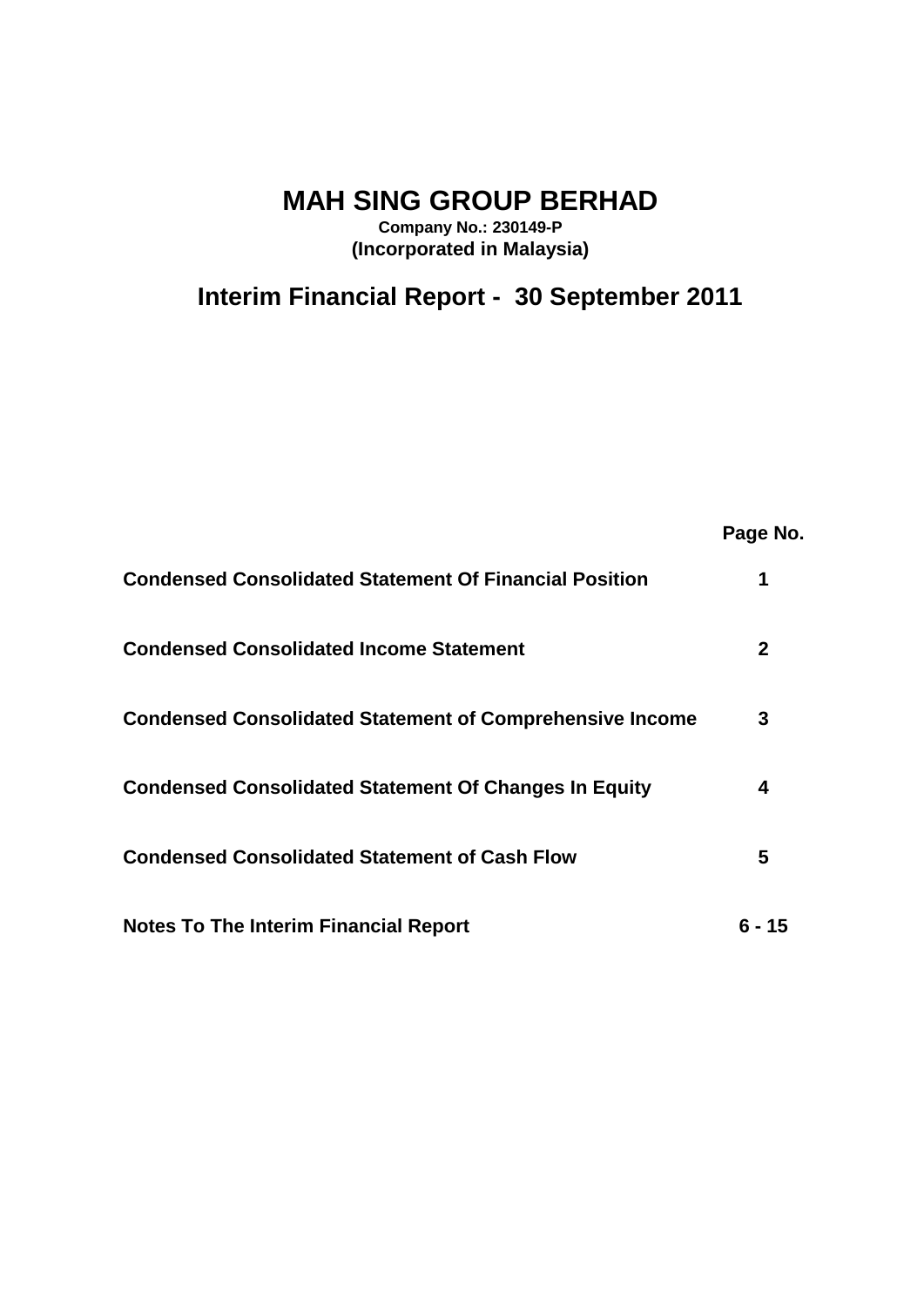### **CONDENSED CONSOLIDATED STATEMENT OF FINANCIAL POSITION**

**As at 30 September 2011**

*(The figures have not been audited)*

|                                                            |               | (AUDITED)              |
|------------------------------------------------------------|---------------|------------------------|
|                                                            | AS AT         | AS AT                  |
|                                                            | 30/9/2011     | 31/12/2010             |
|                                                            | <b>RM'000</b> | <b>RM'000</b>          |
| <b>ASSETS</b>                                              |               |                        |
| <b>Non-current Assets</b>                                  |               |                        |
| Property, plant and equipment                              | 77,359        | 66,070                 |
| Prepaid lease payments                                     | 2,970         | 3,149                  |
| Investment property                                        | 30,609        | 30,609                 |
| Land held for property development<br>Intangible assets    | 62,889        | 62,889                 |
| Deferred tax assets                                        | 70<br>23,082  | 70                     |
|                                                            | 196,979       | 6,864<br>169,651       |
| <b>Current Assets</b>                                      |               |                        |
| Property development costs                                 | 1,514,494     | 1,194,326              |
| <b>Inventories</b>                                         | 29,181        | 33,183                 |
| Trade and other receivables                                | 309,974       | 426,083                |
| Current tax assets                                         | 2,679         | 5,853                  |
| Deposits, cash and bank balances                           | 597,789       | 308,647                |
|                                                            | 2,454,117     | 1,968,092              |
| <b>TOTAL ASSETS</b>                                        | 2,651,096     | 2,137,743              |
|                                                            |               |                        |
| <b>EQUITY AND LIABILITIES</b>                              |               |                        |
| Equity Attributable to Equity Holders of the Company       |               |                        |
| Share capital                                              | 415,873       | 415,784                |
| Share premium                                              | 130,956       | 130,752                |
| Other reserves                                             | 28,099        | (3,220)                |
| Retained earnings                                          | 456,004       | 375,550                |
|                                                            | 1,030,932     | 918,866                |
| <b>Non-controlling interests</b>                           | 15,817        | 17,590                 |
| <b>Total Equity</b>                                        | 1,046,749     | 936,456                |
|                                                            |               |                        |
| <b>Non-current Liabilities</b>                             |               |                        |
| Redeemable convertible bonds                               | 269,043       |                        |
| Term loans                                                 | 690,449       | 368,531                |
| Long term and deferred payables                            | 4,943         | 4,191                  |
| Deferred tax liabilities                                   | 7,621         | 1,838                  |
|                                                            | 972,056       | 374,560                |
|                                                            |               |                        |
| <b>Current Liabilities</b>                                 |               |                        |
| Trade and other payables                                   | 546,876       | 670,908                |
| Term loans                                                 | 32,746        | 73,019                 |
| Short term borrowings                                      | 2,260         | 61,670                 |
| <b>Bank overdrafts</b>                                     |               | 74                     |
| <b>Current tax liabilities</b>                             | 50,409        | 21,056                 |
|                                                            | 632,291       | 826,727                |
| <b>Total Liabilities</b>                                   | 1,604,347     |                        |
| <b>TOTAL EQUITY AND LIABILITIES</b>                        | 2,651,096     | 1,201,287<br>2,137,743 |
|                                                            |               |                        |
| Net assets per share attributable to equity holders of the |               |                        |
| Company (RM)                                               | 1.24          | 1.10                   |
|                                                            |               |                        |

The Condensed Consolidated Statement of Financial Position should be read in conjunction with the audited financial statements for the financial year ended 31 December 2010 and the accompanying explanatory notes attached to the interim financial report.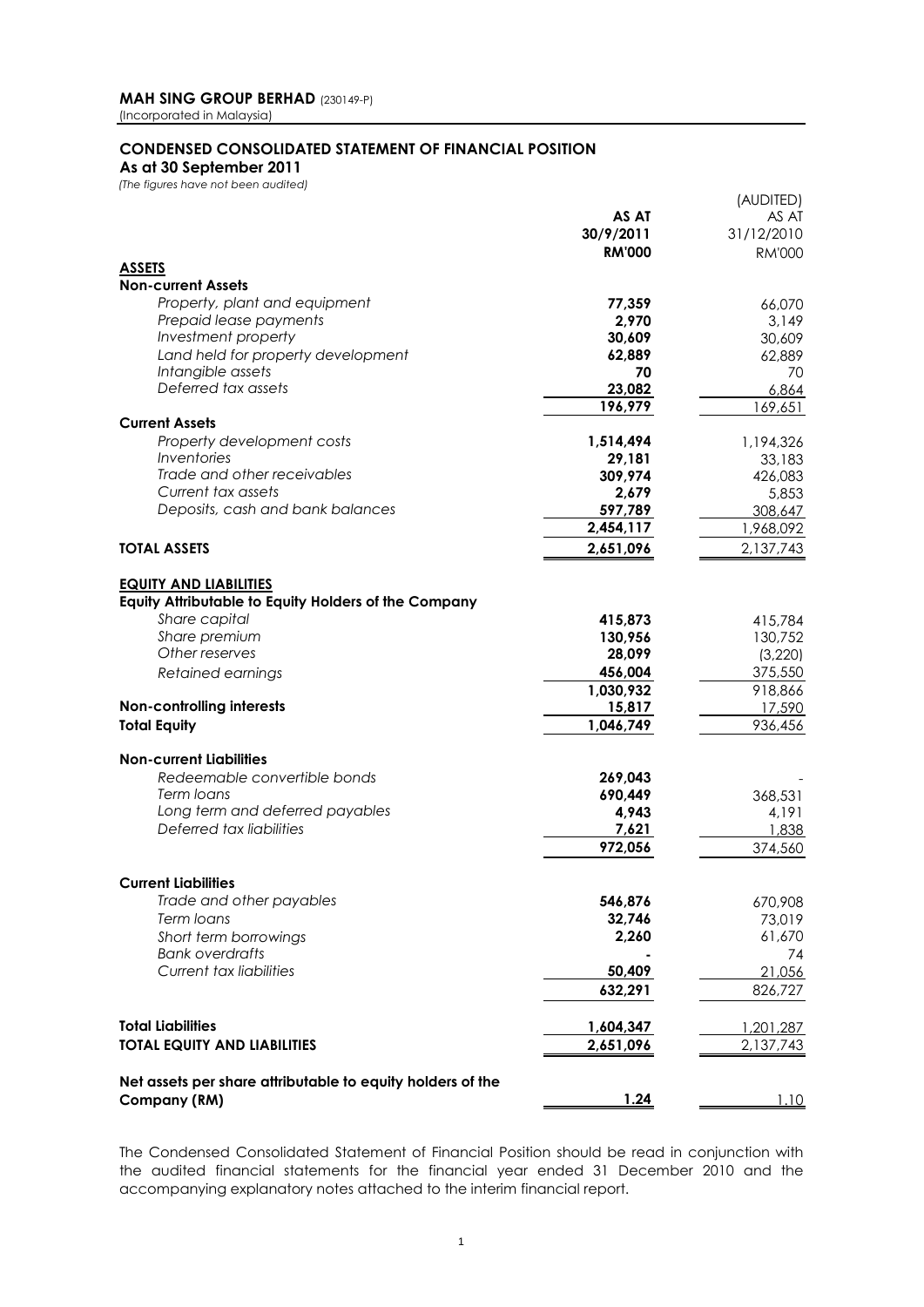### **CONDENSED CONSOLIDATED INCOME STATEMENT For the financial period ended 30 September 2011**

*(The figures have not been audited)*

|                                                                   | 3 months ended |               | Period ended  |               |  |  |  |  |
|-------------------------------------------------------------------|----------------|---------------|---------------|---------------|--|--|--|--|
|                                                                   | 30/9/2011      | 30/9/2010     | 30/9/2011     | 30/9/2010     |  |  |  |  |
|                                                                   | <b>RM'000</b>  | <b>RM'000</b> | <b>RM'000</b> | <b>RM'000</b> |  |  |  |  |
| Revenue                                                           | 420,696        | 283,462       | 1,148,570     | 810,824       |  |  |  |  |
| Cost of sales                                                     | (307, 788)     | (200,394)     | (829, 734)    | (578,425)     |  |  |  |  |
| Gross profit                                                      | 112,908        | 83,068        | 318,836       | 232,399       |  |  |  |  |
| Other income                                                      | 298            | 267           | 1,157         | 1,040         |  |  |  |  |
| Selling and marketing expenses                                    | (22, 992)      | (8,084)       | (53, 194)     | (23, 451)     |  |  |  |  |
| Administrative expenses                                           | (23, 795)      | (18, 798)     | (68, 432)     | (48, 946)     |  |  |  |  |
| Other operating expenses                                          | (7, 137)       | (7,007)       | (18, 922)     | (21, 130)     |  |  |  |  |
| Interest income                                                   | 2,602          | 300           | 3,478         | 530           |  |  |  |  |
| Finance costs                                                     | (658)          | (771)         | (1, 523)      | (1,789)       |  |  |  |  |
| Profit before taxation                                            | 61,226         | 48.975        | 181,400       | 138,653       |  |  |  |  |
| Income tax expense                                                | (17, 738)      | (17,098)      | (53, 339)     | (42, 560)     |  |  |  |  |
| Profit for the period                                             | 43,488         | 31,877        | 128,061       | 96,093        |  |  |  |  |
| Profit attributable to:                                           |                |               |               |               |  |  |  |  |
| Equity holders of the Company                                     | 43,224         | 29,678        | 127,524       | 86,721        |  |  |  |  |
| Non-controlling interests                                         | 264            | 2,199         | 537           | 9,372         |  |  |  |  |
|                                                                   | 43,488         | 31,877        | 128,061       | 96,093        |  |  |  |  |
| Earnings per share attributable to equity holders of the Company: |                |               |               |               |  |  |  |  |

| - Basic (sen) Note B14   | 5.20 | 3.57 | 15.34 | 10.43 |
|--------------------------|------|------|-------|-------|
| - Diluted (sen) Note B14 | 4.99 | 3.57 | 14.91 | 10.43 |

The Condensed Consolidated Income Statement should be read in conjunction with the audited financial statements for the financial year ended 31 December 2010 and the accompanying explanatory notes attached to the interim financial report.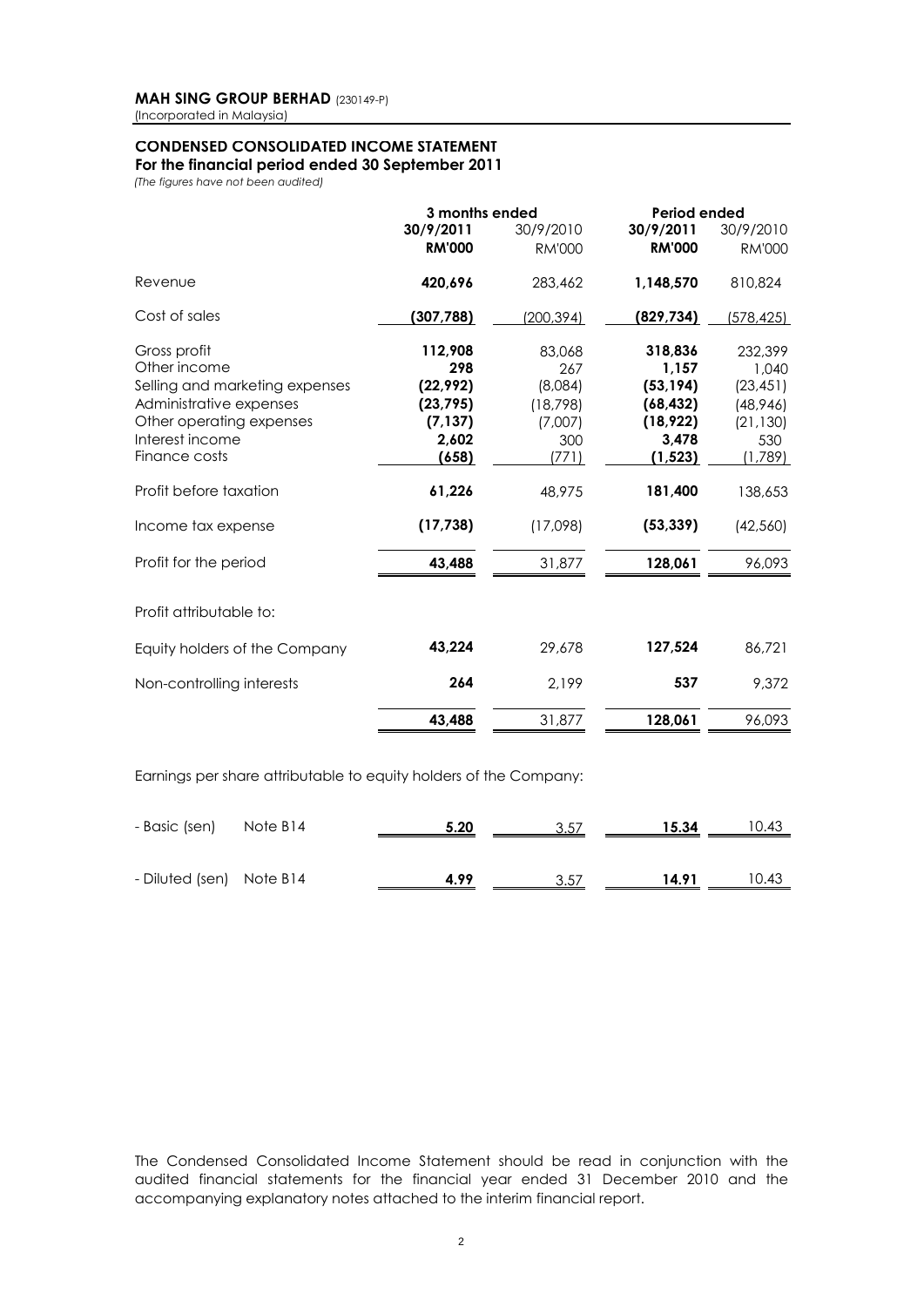### **CONDENSED CONSOLIDATED STATEMENT OF COMPREHENSIVE INCOME For the financial period ended 30 September 2011**

*(The figures have not been audited)*

|                                                                   | 3 months ended             |                            | Period ended               |                            |
|-------------------------------------------------------------------|----------------------------|----------------------------|----------------------------|----------------------------|
|                                                                   | 30/9/2011<br><b>RM'000</b> | 30/9/2010<br><b>RM'000</b> | 30/9/2011<br><b>RM'000</b> | 30/9/2010<br><b>RM'000</b> |
| Profit for the period                                             | 43.488                     | 31.877                     | 128.061                    | 96.093                     |
| Foreign currency translation difference for<br>foreign operations | 9.376                      | (4.161)                    | 7,630                      | (10.233)                   |
| Total comprehensive income for the period                         | 52,864                     | 27.716                     | 135,691                    | 85,860                     |
| Total comprehensive income attributable to:                       |                            |                            |                            |                            |

| Equity holders of the Company | 52.316 | 25.852 | 134.764 | 77.173 |
|-------------------------------|--------|--------|---------|--------|
| Non-controlling interests     | 548    | 864.   | 927     | 8,687  |
|                               | 52.864 | 27.716 | 135,691 | 85,860 |

The Condensed Consolidated Statement of Comprehensive Income should be read in conjunction with the audited financial statements for the financial year ended 31 December 2010 and the accompanying explanatory notes attached to the interim financial report.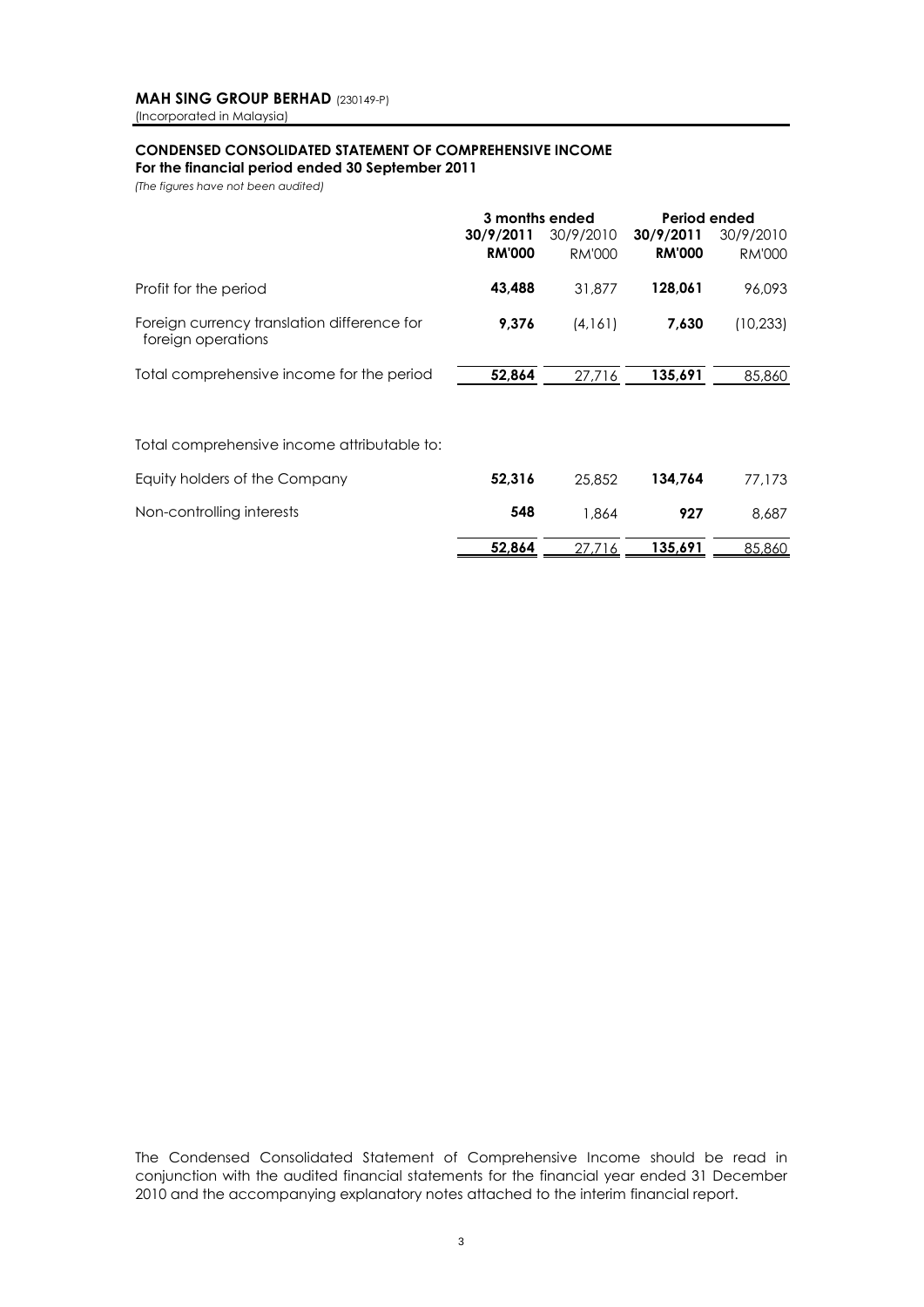### **CONDENSED CONSOLIDATED STATEMENT OF CHANGES IN EQUITY**

**For the financial period ended 30 September 2011**

*(The figures have not been audited)*

| inc rigores nave nor been abanca,                                                                                                                                                                       | Attributable to equity holders of the Company |                                   |                                                                 |                                                     |                                     |                                                                                |                                     |                                                          |                                    |
|---------------------------------------------------------------------------------------------------------------------------------------------------------------------------------------------------------|-----------------------------------------------|-----------------------------------|-----------------------------------------------------------------|-----------------------------------------------------|-------------------------------------|--------------------------------------------------------------------------------|-------------------------------------|----------------------------------------------------------|------------------------------------|
|                                                                                                                                                                                                         | <b>Non-Distributable</b>                      |                                   |                                                                 |                                                     | <b>Distributable</b>                |                                                                                |                                     |                                                          |                                    |
| 9 months ended 30 September 2011                                                                                                                                                                        | <b>Share</b><br>capital<br><b>RM'000</b>      | Share<br>premium<br><b>RM'000</b> | Equity-settled<br>employees<br>benefit reserve<br><b>RM'000</b> | Exchange<br>fluctuation<br>reserve<br><b>RM'000</b> | Other<br>reserve<br><b>RM'000</b>   | <b>Retained</b><br>earnings<br><b>RM'000</b>                                   | Total<br><b>RM'000</b>              | Non-<br>controlling<br><b>Interests</b><br><b>RM'000</b> | Total<br>Equity<br><b>RM'000</b>   |
| Balance at 1/1/2011                                                                                                                                                                                     | 415,784                                       | 130,752                           | 1,002                                                           | (4,222)                                             |                                     | 375,550                                                                        | 918,866                             | 17,590                                                   | 936,456                            |
| Amount recognised directly in equity:<br>Profit for the financial period<br>Foreign exchange fluctuation<br>Total comprehensive income for the period                                                   | ۰                                             |                                   |                                                                 | 7,240<br>7,240                                      | ٠<br>$\overline{\phantom{a}}$       | 127,524<br>127,524                                                             | 127.524<br>7,240<br>134,764         | 537<br>390<br>927                                        | 128,061<br>7,630<br>135,691        |
| Options granted under ESOS<br>Equity component of convertible bonds<br><b>Issuance of ordinary shares pursuant to ESOS</b><br>exercised<br><b>ESOS lapsed</b><br>Dividends for the financial year ended | ۰<br>89<br>۰<br>۰                             | ٠<br>۰<br>204<br>٠                | 7,149<br>(29)<br>(300)                                          | ۰<br>۰<br>۰                                         | 17,259<br>٠<br>$\blacksquare$<br>۰. | $\overline{\phantom{a}}$<br>$\overline{\phantom{a}}$<br>29<br>300<br>(47, 399) | 7,149<br>17,259<br>293<br>(47, 399) | (2,700)                                                  | 7,149<br>17,259<br>293<br>(50,099) |
| 31 December 2010<br><b>Balance at 30/9/2011</b>                                                                                                                                                         | 415,873                                       | 130,956                           | 7,822                                                           | 3,018                                               | 17,259                              | 456,004                                                                        | 1,030,932                           | 15,817                                                   | ,046,749                           |

|                                                                                                                                                             | Attributable to equity holders of the Company |                          |                                  |                          |                          |                           |                        |                                   |                         |
|-------------------------------------------------------------------------------------------------------------------------------------------------------------|-----------------------------------------------|--------------------------|----------------------------------|--------------------------|--------------------------|---------------------------|------------------------|-----------------------------------|-------------------------|
|                                                                                                                                                             | Non-Distributable                             |                          |                                  |                          |                          | Distributable             |                        |                                   |                         |
|                                                                                                                                                             | Share                                         | Share                    | Equity-settled<br>employees      | Exchanae<br>fluctuation  | Other                    | Retained                  |                        | Non-<br>controlling               | Total                   |
| 9 months ended 30 September 2010                                                                                                                            | capital<br><b>RM'000</b>                      | premium<br><b>RM'000</b> | benefit reserve<br><b>RM'000</b> | reserve<br><b>RM'000</b> | reserve<br><b>RM'000</b> | earnings<br><b>RM'000</b> | Total<br><b>RM'000</b> | <b>Interests</b><br><b>RM'000</b> | Equity<br><b>RM'000</b> |
| Balance at 1/1/2010<br>Effect of first adoption of FRS 139                                                                                                  | 346,487                                       | 200,369                  | 22                               | 4,762                    | $\overline{\phantom{a}}$ | 294,054<br>1,812          | 845,694<br>1,812       | 7,774<br>299                      | 853,468<br>2,111        |
| Balance at 1/1/2010 (restated)                                                                                                                              | 346,487                                       | 200,369                  | 22                               | 4,762                    | ٠                        | 295,866                   | 847,506                | 8,073                             | 855,579                 |
| Amount recognised directly in equity:<br>Profit for the financial period<br>Foreign exchange fluctuation                                                    |                                               |                          | $\overline{\phantom{0}}$         | (9,548)                  |                          | 86,721                    | 86,721<br>(9,548)      | 9,372<br>(685)                    | 96,093<br>(10, 233)     |
| Total comprehensive income for the period                                                                                                                   |                                               |                          | $\overline{\phantom{a}}$         | (9,548)                  | ٠                        | 86,721                    | 77.173                 | 8,687                             | 85,860                  |
| Issuance of ordinary shares pursuant to bonus issue<br>Expenses set off against share premium<br>Dividends for the financial year ended<br>31 December 2009 | 69,297                                        | (69, 297)<br>(305)       | -                                |                          | $\overline{\phantom{a}}$ | (40, 539)                 | (305)<br>(40, 539)     | $\overline{\phantom{a}}$          | (305)<br>(40, 539)      |
| Balance at 30/9/2010                                                                                                                                        | 415,784                                       | 130,767                  | 22                               | (4,786)                  |                          | 342,048                   | 883,835                | 16,760                            | 900,595                 |

The Condensed Consolidated Statement of Changes in Equity should be read in conjunction with the audited financial statements for the financial year ended 31 December 2010 and the accompanying explanatory notes attached to the interim financial report.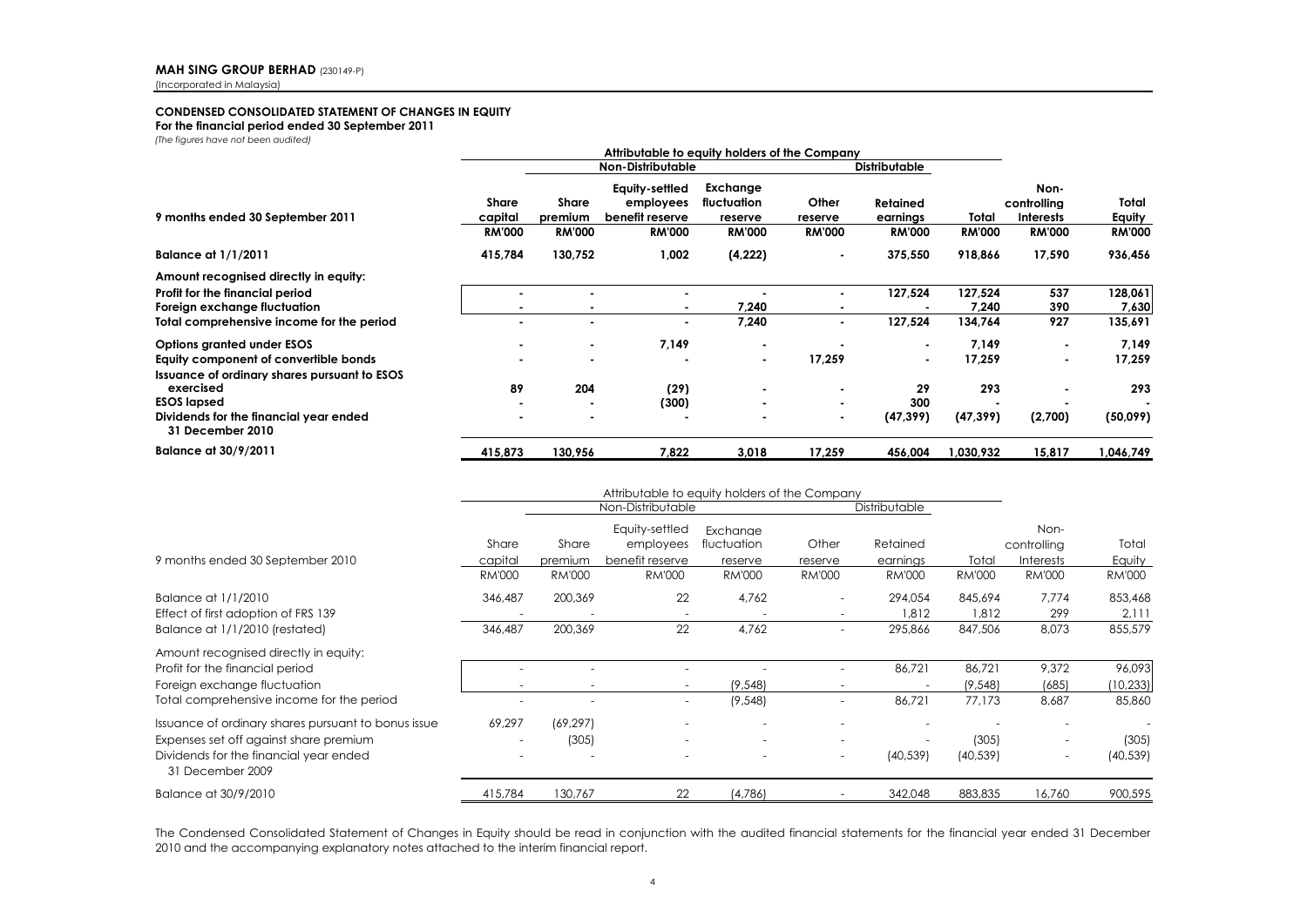# **CONDENSED CONSOLIDATED STATEMENT OF CASH FLOW**

## **For the financial period ended 30 September 2011**

*(The figures have not been audited)*

|                                                            | 9 months      | 9 months      |
|------------------------------------------------------------|---------------|---------------|
|                                                            | ended         | ended         |
|                                                            | 30/09/2011    | 30/09/2010    |
|                                                            | <b>RM'000</b> | <b>RM'000</b> |
| <b>Operating Activities</b>                                |               |               |
| Profit before taxation                                     | 181,400       | 138,653       |
| Adjustments for:                                           |               |               |
| Non-operating items                                        | (1, 955)      | 1,259         |
| Non-cash items                                             | 15,751        | 7,710         |
| Operating profit before working capital                    | 195,196       | 147,622       |
| Net change in current assets*                              | (194, 417)    | (587, 625)    |
| Net change in current liabilities                          | (129, 120)    | 154,621       |
| Cash used in operations                                    | (128, 341)    | (285, 382)    |
| Interest received                                          | 3,478         | 530           |
| Interest paid                                              | (1, 523)      | (1,789)       |
| Tax paid                                                   | (37, 012)     | (23, 219)     |
| Net cash used in operating activities                      | (163, 398)    | (309, 860)    |
|                                                            |               |               |
| <b>Investing Activities</b>                                |               |               |
| Payment for acquisition of property, plant and equipment   | (14, 298)     | (13, 462)     |
| Proceeds from disposal of property, plant and equipment    | 103           | 254           |
| Net cash used in investing activities                      | (14, 195)     | (13, 208)     |
|                                                            |               |               |
| <b>Financing Activities</b>                                |               |               |
| Dividends paid to shareholders of the Company              | (47, 399)     | (40, 539)     |
| Dividends paid to non-controlling interests                | (2,700)       |               |
| Proceeds from issuance of redeemable convertible bonds     | 289,477       |               |
| Proceeds from ESOS exercised                               | 293           |               |
| Payment for corporate exercise                             | (2,685)       | (305)         |
| Net placement of deposits with licensed bank as            | (146, 426)    | (488)         |
| collateral/Escrow Account                                  |               |               |
| Net proceeds from borrowings                               | 222,625       | 219,343       |
| Net cash generated from financing activities               | 313,185       | 178,011       |
|                                                            |               |               |
| Net changes in cash and cash equivalents                   | 135,592       | (145,057)     |
| Effect of exchange rate changes                            | 7,198         | (9,848)       |
| Cash and cash equivalents at beginning of financial period | 246,479       | 356,564       |
| Cash and cash equivalents at end of financial period       | 389,269       | 201,659       |
|                                                            |               |               |

Cash and cash equivalents at the end of the financial period comprise the following:

| Deposits with licensed banks        | 471.689    | 24.886    |
|-------------------------------------|------------|-----------|
| Cash and bank balances              | 126,100    | 207,030   |
|                                     | 597.789    | 231.916   |
| Less: Deposit pledged as collateral | (205, 517) |           |
| Less: Deposits in Escrow Account    | (3.003)    | (30, 257) |
|                                     | 389.269    | 201.659   |

*\* Including acquisition of development lands*

The Condensed Consolidated Statement of Cash Flow should be read in conjunction with the audited financial statements for the financial year ended 31 December 2010 and the accompanying explanatory notes attached to the interim financial report.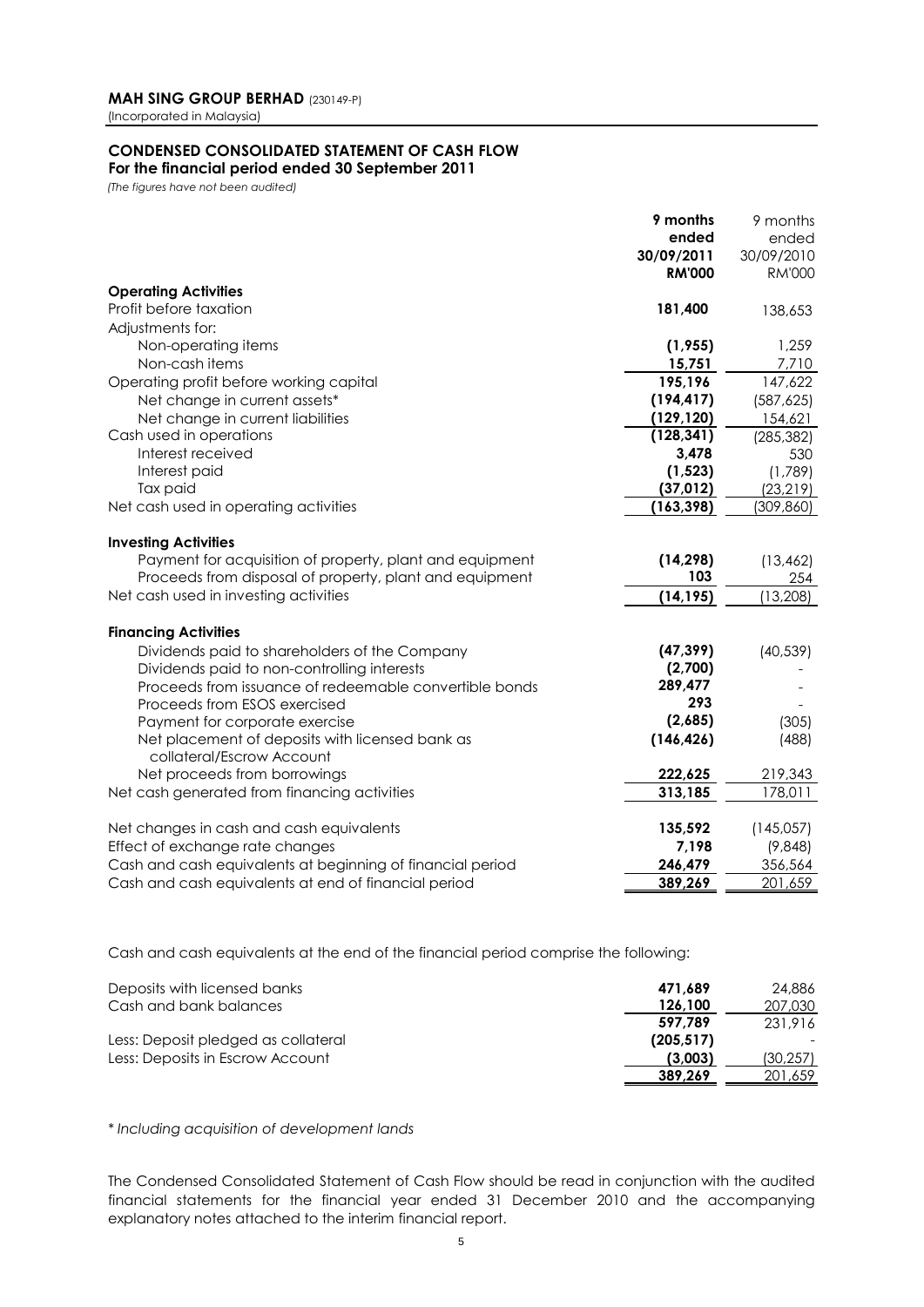### **A Explanatory Notes**

### **A1 Basis of Preparation**

The interim financial report is unaudited and has been prepared in accordance with Financial Reporting Standard ("FRS") No. 134 : Interim Financial Reporting and Paragraph 9.22 of the Listing Requirements of Bursa Malaysia Securities Berhad ("Bursa Securities").

The interim financial report should be read in conjunction with the Group's audited financial statements for the financial year ended 31 December 2010. The explanatory notes attached to the interim financial report provides an explanation of events and transactions that are significant to an understanding of the changes in the financial position and performance of the Group since the financial year ended 31 December 2010.

The significant accounting policies and methods of computation adopted for the interim financial report is consistent with those adopted for the audited financial statements for the financial year ended 31 December 2010 save for the adoption of the following:

| FRS 3 (revised)      | <b>Business combinations</b>                         |
|----------------------|------------------------------------------------------|
| FRS 127 (revised)    | Consolidated and separate financial statements       |
| Amendment to FRS 1   | First-time adoption of financial reporting standards |
| Amendment to FRS 2   | <b>Share-based Payment</b>                           |
| Amendment to FRS 7   | Financial Instruments: Disclosure                    |
| Amendment to FRS 132 | Financial Instruments: Presentation                  |
| Amendment to FRS 138 | Intangible assets                                    |
| IC Interpretation 4  | Determining whether an arrangement contains a lease  |
| IC Interpretation 9  | Reassessment of embedded derivatives                 |
| IC Interpretation 17 | Distribution of Non-cash Assets to Owners            |
| IC Interpretation 18 | Transfers of Assets from Customers                   |

The adoption of the above revised FRSs, amendments to FRSs and Interpretations does not have any material impact on the financial statements of the Group.

### **A2 Seasonal or cyclical factors**

The operations of the Group were not significantly affected by any seasonal or cyclical factors during the financial period under review.

### **A3 Unusual items affecting assets, liabilities, equity, net income or cash flows**

There were no unusual items affecting the assets, liabilities, equity, net income or cash flows of the Group for the financial period under review.

### **A4 Changes in estimates**

There were no material changes in estimates for the financial period under review.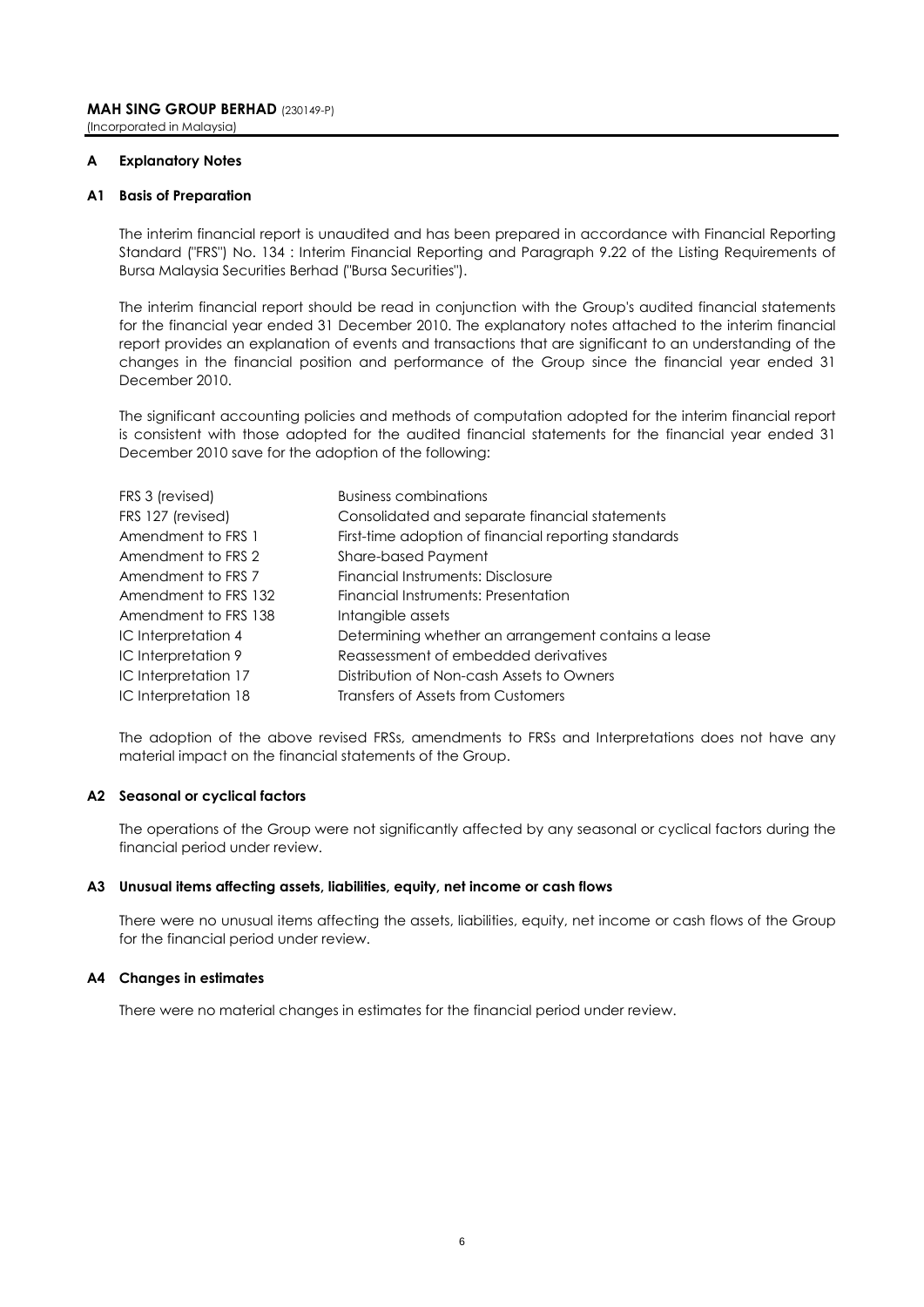### **A5 Debt and equity securities**

For the financial period under review, there were no issuance and repayment of debt and equity securities, share buybacks, share cancellations, share held as treasury shares and resale of treasury shares except for the following:

- 1) Issuance of RM325 million nominal value of 7-year Redeemable Convertible Secured Bonds.
- 2) Increase in its issued and paid up ordinary share capital from RM415,784,420 to RM415,873,220 by way of issuance of 177,600 new ordinary shares of RM0.50 each pursuant to exercise of employees share options.

### **A6 Dividends paid**

On 28 September 2011, the Company paid a first and final dividend of 7.6 sen per ordinary share of RM0.50 each, less income tax of 25%, amounting to RM47,399,423.54 in respect of the financial year ended 31 December 2010.

**Investment**

### **A7 Segment reporting**

### **Period ended 30 September 2011**

|                               |                   |                 | шуезинеш<br>Holding |                    |               |
|-------------------------------|-------------------|-----------------|---------------------|--------------------|---------------|
|                               | <b>Properties</b> | <b>Plastics</b> | & Others            | <b>Elimination</b> | Consolidated  |
|                               | <b>RM'000</b>     | <b>RM'000</b>   | <b>RM'000</b>       | <b>RM'000</b>      | <b>RM'000</b> |
| <b>REVENUE</b>                |                   |                 |                     |                    |               |
| <b>External revenue</b>       | 993,578           | 150,975         | 4,017               |                    | 1,148,570     |
| Inter-segment                 |                   |                 | 99,937              | (99,937)           |               |
| Total revenue                 | 993,578           | 150,975         | 103,954             | (99,937)           | 1,148,570     |
| <b>RESULTS</b>                |                   |                 |                     |                    |               |
| <b>Operating profit</b>       | 185,518           | 14,049          | 83,468              | (103, 590)         | 179,445       |
| Interest income               |                   |                 |                     |                    | 3,478         |
| <b>Finance costs</b>          |                   |                 |                     |                    | (1, 523)      |
| Income tax                    |                   |                 |                     |                    | (53, 339)     |
| Profit for the period         |                   |                 |                     |                    | 128,061       |
| <b>OTHER INFORMATION</b>      |                   |                 |                     |                    |               |
| <b>Capital expenditure</b>    | 3,098             | 15,500          | 94                  |                    | 18,692        |
| Depreciation and amortisation | 1,711             | 6,146           | 72                  |                    | 7,929         |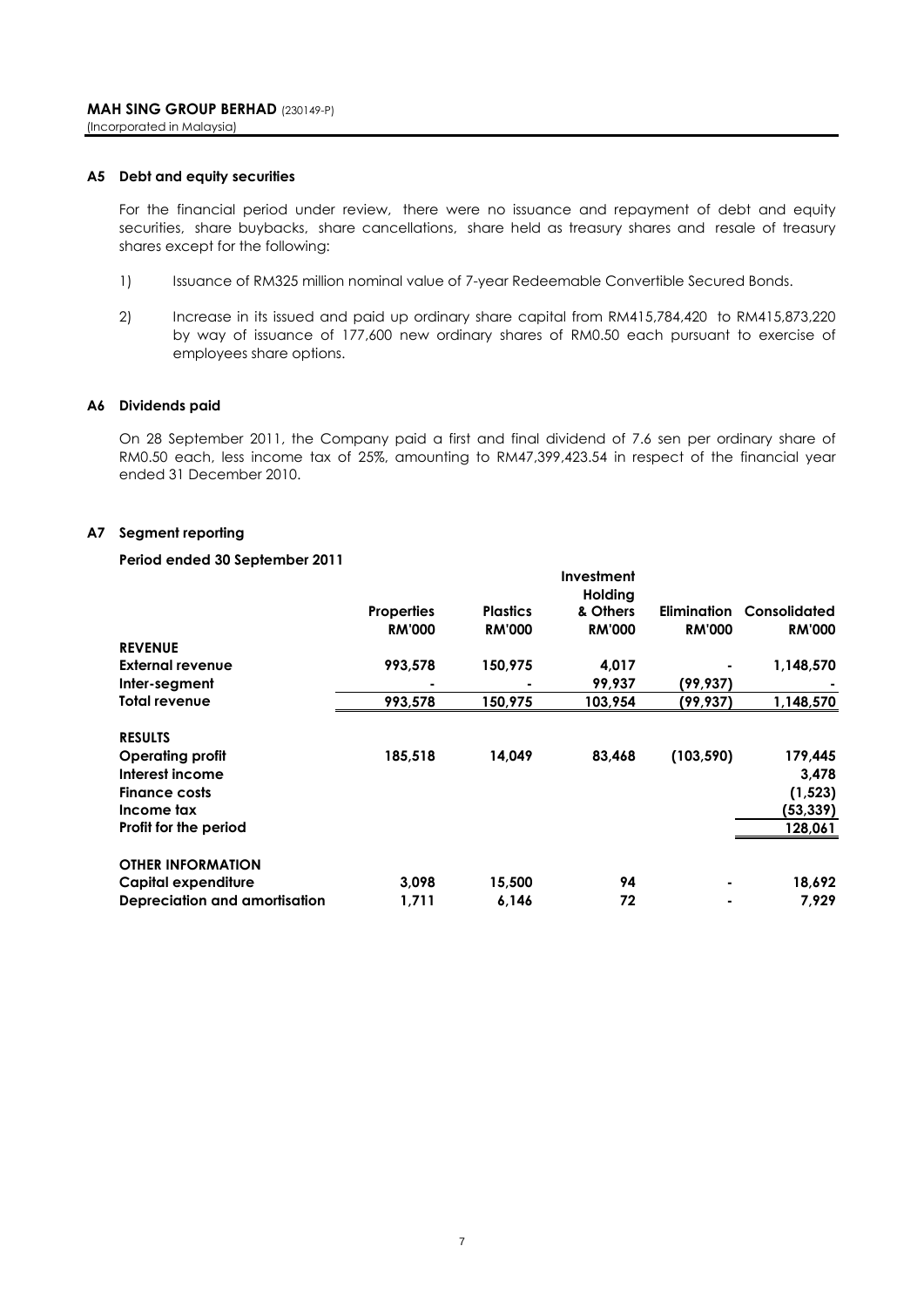Period ended 30 September 2010

|                               |               |               | Investment<br>Holding |               |               |
|-------------------------------|---------------|---------------|-----------------------|---------------|---------------|
|                               | Properties    | Plastics      | & Others              | Elimination   | Consolidated  |
|                               | <b>RM'000</b> | <b>RM'000</b> | <b>RM'000</b>         | <b>RM'000</b> | <b>RM'000</b> |
| <b>REVENUE</b>                |               |               |                       |               |               |
| External revenue              | 675,925       | 133,134       | 1,765                 |               | 810,824       |
| Inter-segment                 |               |               | 9                     | 191           |               |
| Total revenue                 | 675,925       | 133,134       | ,774                  | (9)           | 810,824       |
| <b>RESULTS</b>                |               |               |                       |               |               |
| Operating profit              | 137,518       | 12,829        | (20,621)              | 10,186        | 139,912       |
| Interest income               |               |               |                       |               | 530           |
| Finance costs                 |               |               |                       |               | (1,789)       |
| Income tax                    |               |               |                       |               | (42,560)      |
| Profit for the period         |               |               |                       |               | 96,093        |
| <b>OTHER INFORMATION</b>      |               |               |                       |               |               |
| Capital expenditure           | 1,702         | 5,678         | 39                    |               | 7,419         |
| Depreciation and amortisation | 2,419         | 4,890         | 70                    |               | 7,379         |

### **A8 Material subsequent events**

Save as disclosed in B8, there were no material events subsequent to the end of reporting period until 16 November 2011, being the latest practicable date which is not earlier than 7 days from the date of issuance of this Interim Financial Report.

### **A9 Changes in the composition of the Group**

There were no changes in the composition of the Group for the current quarter and financial period todate except for the following:

- 1) On 19 January 2011, the Company acquired the entire issued and paid-up share capital of Elite Park Development Sdn Bhd, a private limited company incorporated in Malaysia, with an authorised share capital of RM100,000 comprising 100,000 ordinary shares of RM1.00 each, of which 2 ordinary shares of RM1.00 each have been issued and fully paid-up, for a cash consideration of RM2.00.
- 2) On 25 March 2011, the Company acquired the entire issued and paid-up share capital of the following companies for a cash consideration of RM2.00 each respectively:
	- a) Capitol Avenue Development Sdn Bhd, a private limited company incorporated in Malaysia, with an authorised share capital of RM100,000 comprising 100,000 ordinary shares of RM1.00 each, of which 2 ordinary shares of RM1.00 each have been issued and fully paid-up; and
	- b) Liberty Property Management Sdn Bhd, a private limited company incorporated in Malaysia, with an authorised share capital of RM100,000 comprising 100,000 ordinary shares of RM1.00 each, of which 2 ordinary shares of RM1.00 each have been issued and fully paid-up.
- 3) On 15 April 2011, the Company acquired the entire issued and paid-up share capital of Marvellous Vantage Sdn Bhd, a private limited company incorporated in Malaysia, with an authorised share capital of RM100,000 comprising 100,000 ordinary shares of RM1.00 each, of which 2 ordinary shares of RM1.00 each have been issued and fully paid-up, for a cash consideration of RM2.00.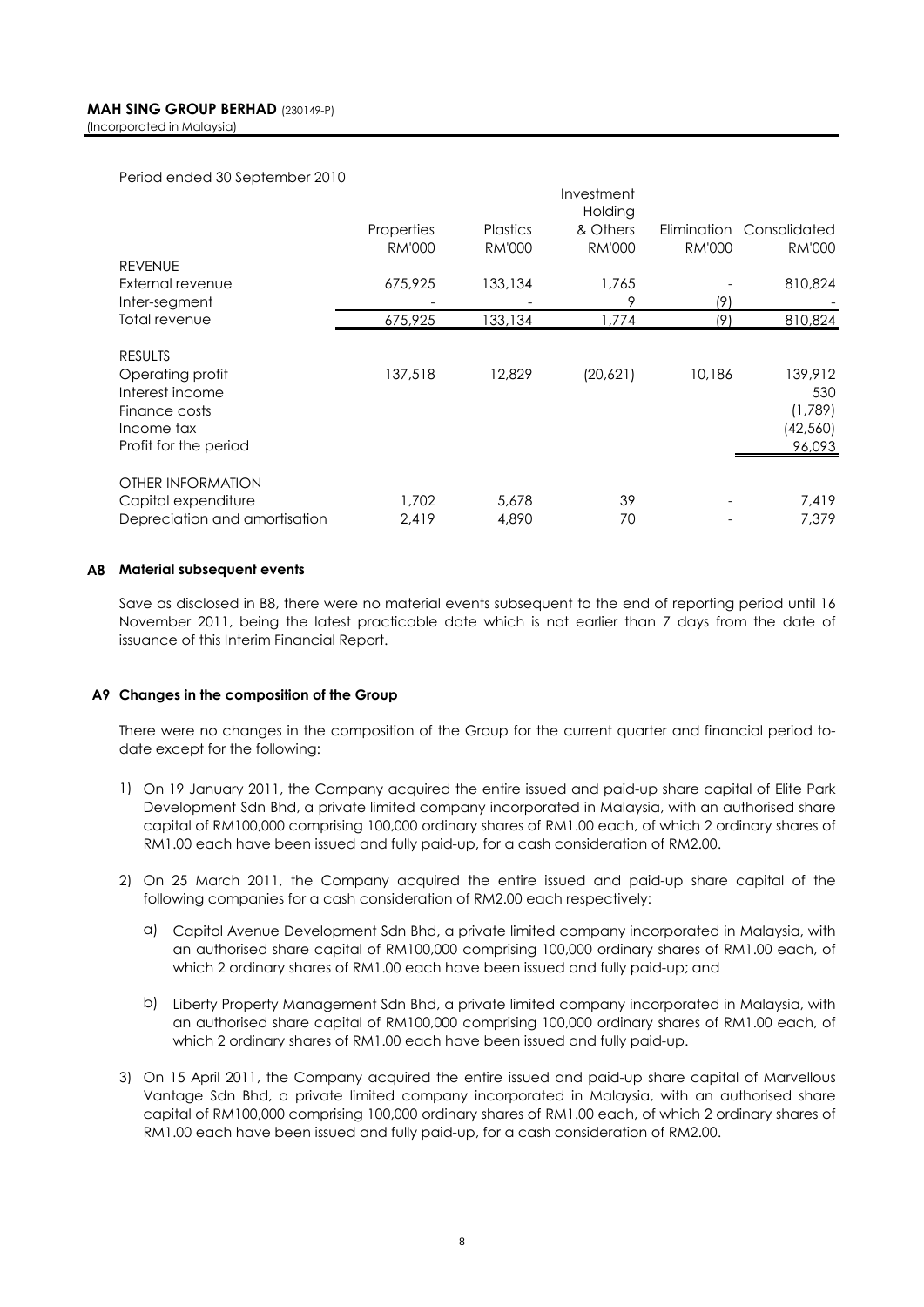4) On 23 August 2011, the Company acquired the entire issued and paid-up share capital of Major Land Development Sdn Bhd, a private limited company incorporated in Malaysia, with an authorised share capital of RM100,000 comprising 100,000 ordinary shares of RM1.00 each, of which 2 ordinary shares of RM1.00 each have been issued and fully paid-up, for a cash consideration of RM2.00.

### **A10 Changes in contingent liabilities or contingent assets**

Changes in contingent liabilities of the Group since the last annual audited position at 31 December 2010 is in the form of additional bank guarantees amounting to RM2,690,007.

### **A11 Capital Commitments**

|                                              | 30/9/2011     |
|----------------------------------------------|---------------|
|                                              | <b>RM'000</b> |
| Contractual commitment for:                  |               |
| Development land                             | 100.204       |
| Acquisition of property, plant and equipment | 7.127         |
|                                              | 107.331       |
|                                              |               |

### **A12 Operating Lease Commitments**

### **As Lessee - for the lease of commercial buildings**

The future operating lease commitments for rental of commercial buildings contracted for as at end of reporting period but not recognised as liabilities are as follows:

|                                              | <b>RM'000</b> |
|----------------------------------------------|---------------|
| Future minimum lease payments                | 62.177        |
| Less: rental receivable                      | (18,818)      |
| <b>Net</b>                                   | 43,359        |
|                                              |               |
| Not later than 1 year                        | 30,437        |
| Later than 1 year and not later than 3 years | 12,922        |
|                                              | 43,359        |

The operating lease commitments are in respect of leaseback of commercial buildings ie *The Icon, Jalan Tun Razak* and the Corporate Building Block of *Southgate Commercial Centre* from the purchasers at 7% and 8% per annum of the respective buildings' sale considerations. The lease is for a period of 3 and 2 years from the commencement date as set out in the respective leaseback agreements. Leaseback for *The Icon, Jalan Tun Razak* shall expire by December 2012. Lease back for the Corporate Building Block of *Southgate Commercial Centre* has commenced since September 2011 and shall expire by August

The lease commitments are expected to be offset with increasing income from subletting of the said commercial buildings. The Group is in active negotiation with prospective tenants and will continue to sign up quality tenants given the commercial buildings' strategic location and award winning concept.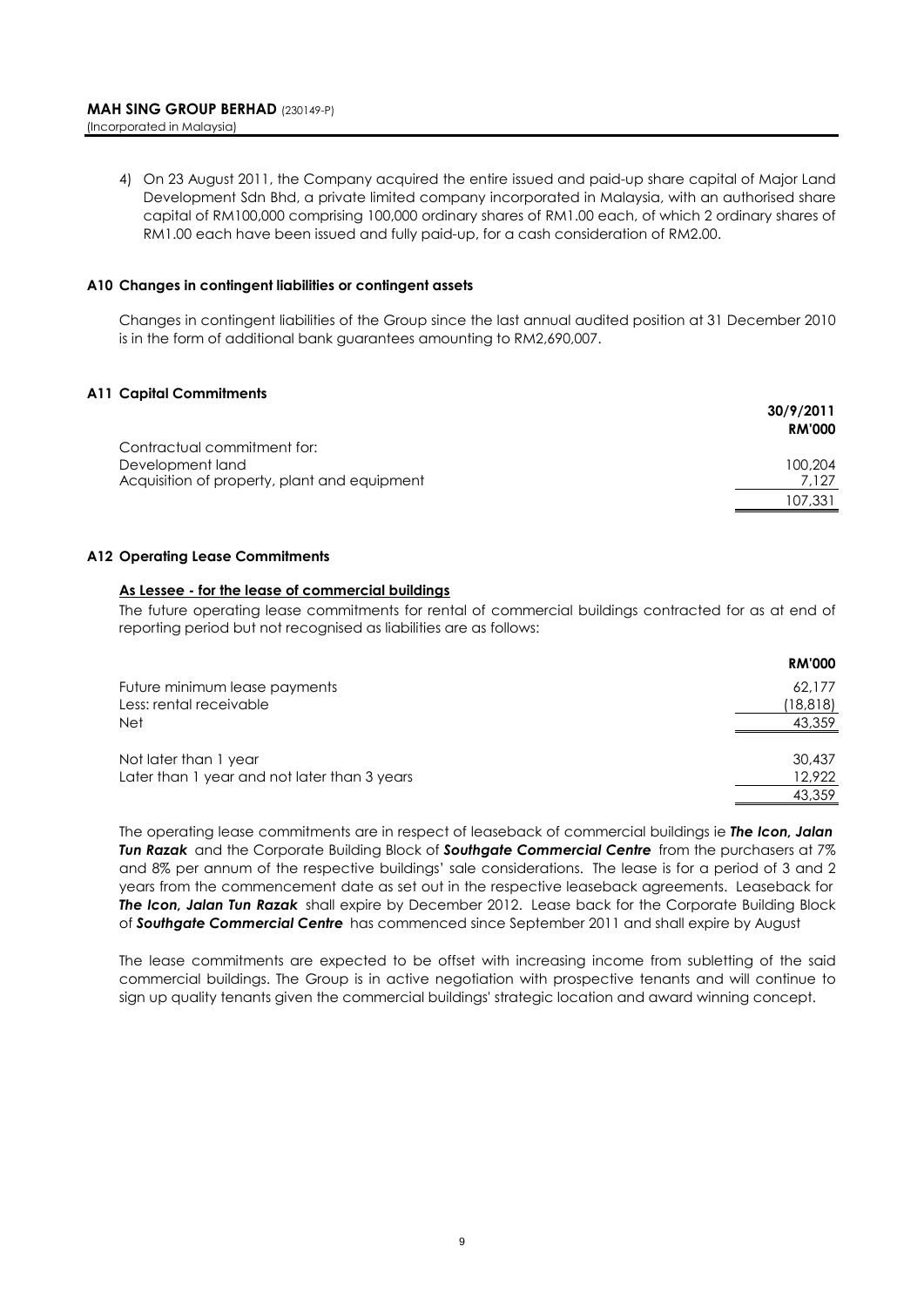#### **B Explanatory Notes Pursuant to Appendix 9B of the Listing Requirements of Bursa Malaysia Securities Berhad**

### **B1 Review of Group performance**

The Group recorded strong revenue and net profit of RM1.1billion and RM127.5 million for the current year to-date. This represents 42% improvement for revenue and 47% improvement for net profit over the corresponding period in the previous year. The current quarter revenue and net profit of RM420.7 million and RM43.2 million represents 48% and 46% improvement respectively over same quarter last year.

Revenue and profit for the financial period is attributable to property development activities carried out in Kuala Lumpur, Klang Valley, Penang Island and Johor Bahru. Ongoing projects that contributed to revenue and profit include *Garden Residence* in Cyberjaya, *Kinrara Residence* in Puchong, *Perdana Residence 2* in Selayang, *M-Suites* in Jalan Ampang, *One Legenda* and *Hijauan Residence* in Cheras, *Icon Residence* in Mont' Kiara, *Kemuning Residence* in Shah Alam and *Aman Perdana* in Meru - Shah Alam. Also contributing are commercial projects such as *Southgate Commercial Centre* in Sungai Besi, *StarParc Point* in Setapak and industrial projects, *i-Parc 1* and *i-Parc 3* in Bukit Jelutong as well as *i-Parc 2*  in Shah Alam. Projects in Penang Island, *Residence @ Southbay* and *Legenda @ Southbay* and in Johor Bahru, *Sierra Perdana* , *Sri Pulai Perdana 2* and *Austin Perdana* also contributed to revenue and profit*.*  The Plastics division continued to contribute positively to the Group's performance.

The remarkable sales achieved and timely execution provided steady cashflows and liquidity. The Group's balance sheets remain healthy with net gearing ratio at 0.38 as at 30 September 2011.

### **B2 Material change in quarterly results compared with the immediate preceding quarter**

There were no material changes to the Group's profit before taxation for the quarter as compared to the preceding quarter ended 30 June 2011.

### **B3 Prospects for the current financial year**

The Group scaled new heights, with year to-date sales exceeding the RM2 billion mark as at 15 November 2011. Riding on strong branding and the flexibility afforded by its comprehensive portfolio of properties, the Group is able to early deliver its full year sales target of RM2 billion.

The Group has laid strong foundation for longer term momentum and sustainable growth, achieved via its aggressive landbanking exercises in recent years. The proposed acquisition of 225.7 acres of *M Residence @ Rawang* freehold land in October 2011 is the latest addition that will boost the Group's landbank by a further RM948 million in estimated gross development value (GDV). With 36 projects in its portfolio, the Group's unbilled locked in sales and remaining GDV is estimated at more than RM15 billion.

With prime sites secured, the Group continuously seek to value-add on its projects through innovative marketing strategies, award winning concepts, and timely execution. The recently announced MOU with Central Pattana, Thailand's largest retail developer for potential joint development and management of a shopping mall within *Icon City* , Petaling Jaya is one example of the Group's ability to enhance the development appeal of its projects, for greater returns to the Group and buyers of its properties.

The Board is confident of strong performance for the current financial year and beyond and is of the view the underlying fundamentals and foundation laid will ensure the Group's continued growth momentum throughout the economic cycle.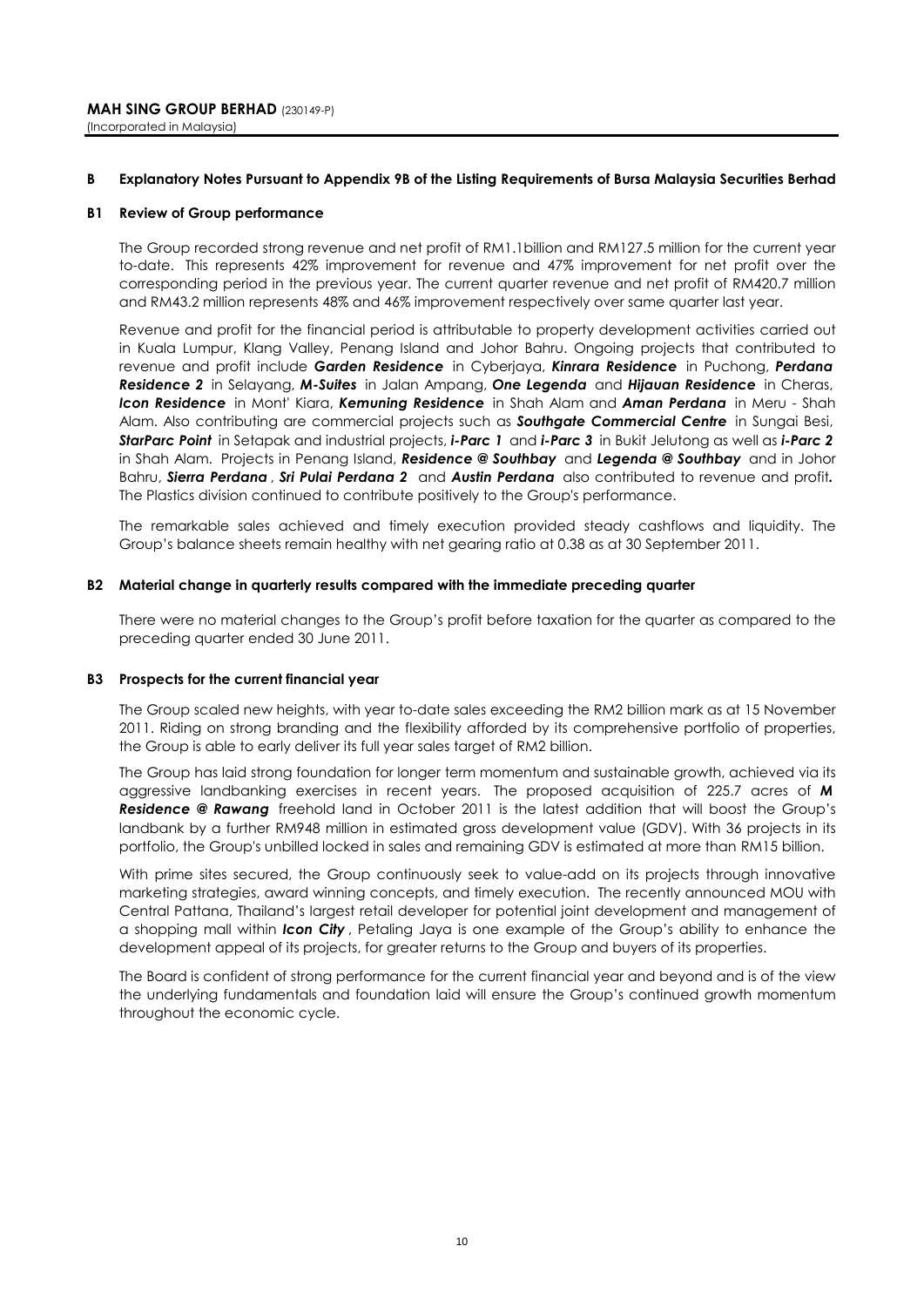### **B4 Profit forecast**

Not applicable as the Group has not issued profit forecast or profit guarantee in a public document.

### **B5 Income tax expense**

|                                        | 3 months ended |           | Period ended  |               |
|----------------------------------------|----------------|-----------|---------------|---------------|
|                                        | 30/9/2011      | 30/9/2010 | 30/9/2011     | 30/9/2010     |
|                                        | <b>RM'000</b>  | RM'000    | <b>RM'000</b> | <b>RM'000</b> |
| Current tax:                           |                |           |               |               |
| Malaysian income tax                   | 29,099         | 16.822    | 67,983        | 44,896        |
| Foreign tax                            | 468            | 276       | 1,885         | 1.397         |
|                                        | 29,567         | 17.098    | 69,868        | 46.293        |
| Over provision of Malaysian income tax |                |           |               |               |
| in prior year                          | (329)          |           | (329)         | (3,733)       |
|                                        | 29,238         | 17.098    | 69,539        | 42,560        |
| Deferred taxation                      |                |           |               |               |
| Malaysian deferred tax                 | (11,500)       |           | (16, 200)     |               |
|                                        | 17,738         | 17.098    | 53,339        | 42,560        |

The Group's effective tax rate for the current financial period is higher than the statutory tax rate of 25% mainly due to non-tax deductible expenses and non-recognition of deferred tax assets for certain temporary differences.

### **B6 Profits/(losses) on sale of unquoted investments and/or properties**

There were no profits/losses on sales of unquoted investments and/or properties which are not in the ordinary course of the Group's business for the current quarter under review.

### **B7 Quoted securities**

The Group does not hold any quoted securities as at 30 September 2011.

### **B8 Status of corporate proposals**

The following corporate proposals announced by the Company have not been completed as at 16 November 2011 (being the latest practicable date which is not earlier than 7 days from the date of issuance of this Interim Financial Report):

1) On 2 December 2009, the Company's wholly-owned subsidiary, Mah Sing International (HK) Limited ("Mah Sing International"), jointly with Danlong Realty (Beijing) Limited entered into a letter of intent ("LOI") with the Wujin District People's Government, Changzhou City ("Wujin Government") to develop a mixed property development project on all that piece of land measuring approximately 87.31 acres located in Wujin, Changzhou City, Jiangsu Province, the People Republic of China. As announced on 24 December 2009, Mah Sing Property Consulting (Changzhou) Pte Ltd ("Mah Sing Changzhou") with an initial registered capital of USD29.8 million was set up as a wholly owned subsidiary of Mah Sing International in China as requested by Wujin Government for the purpose of acquisition of land use rights in Wujin to develop the mixed property development project.

As announced on 28 October 2011, in view of certain obligations set out in the LOI have not been fulfilled, the parties involved had ceased negotiations and the LOI was deemed lapsed. In an effort to reduce its operational costs and to channel the funds for other business opportunities and/or working capital of the Group, Mah Sing Changzhou had on 28 October 2011 commenced liquidation proceedings voluntarily in accordance with the laws and regulations of China.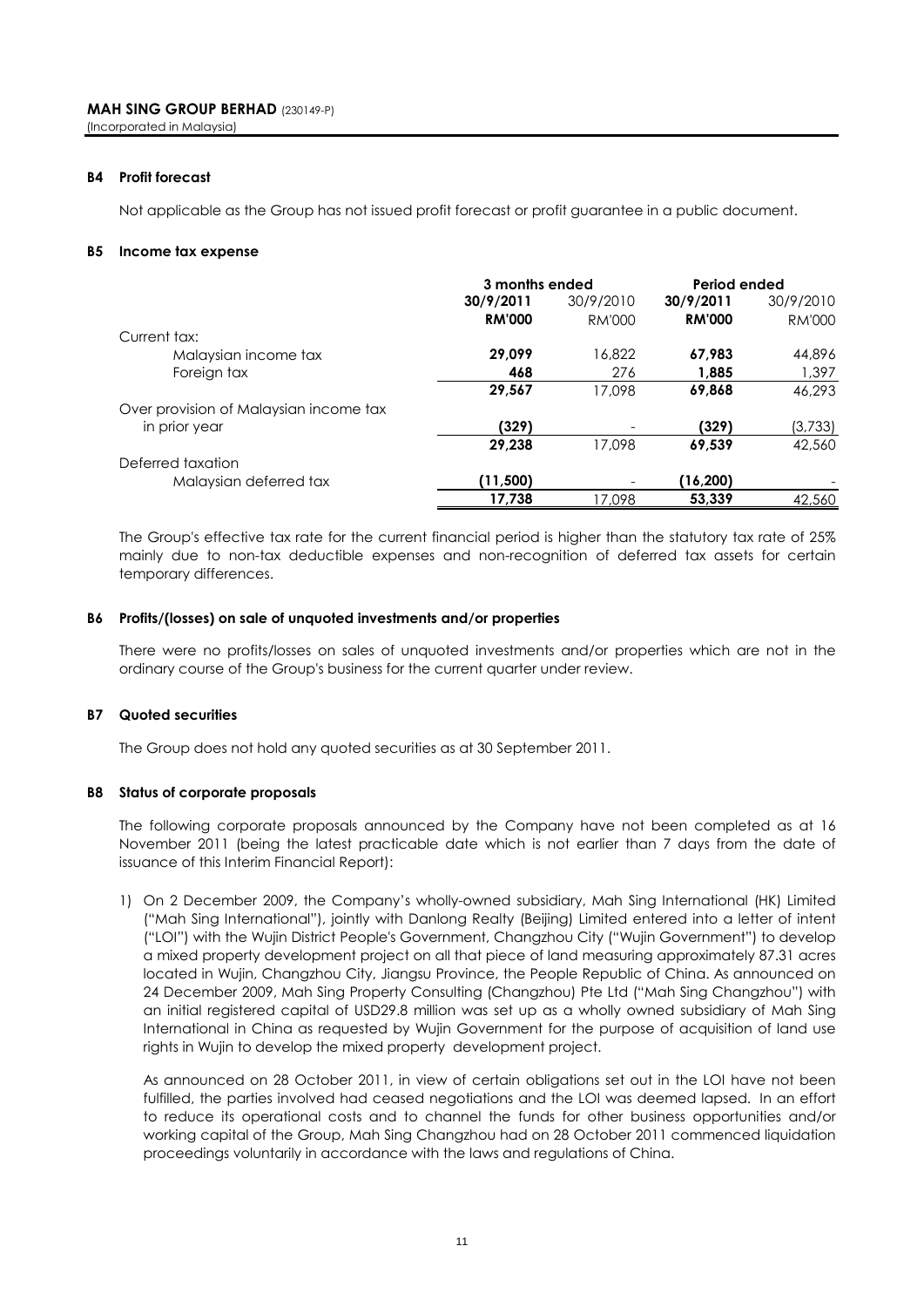- 2) On 5 July 2010, the Company's wholly-owned subsidiary, Grand Prestige Development Sdn Bhd ("Grand Prestige") entered into a Joint Venture Agreement ("JVA") with Medan Damai Sdn Bhd ("Medan Damai") for the joint development of a piece of residential land in Kinrara with total gross area measuring approximately 13.2 acres (net aggregate area of 7.59 acres) in Mukim Petaling, Daerah Petaling, Negeri Selangor Darul Ehsan ("JV Land"). Under the terms of the JVA, Medan Damai shall grant Grand Prestige the exclusive rights to continue with the sales and development of the JV Land in return for an entitlement sum of RM35,403,863.85.
- 3) On 2 August 2011, the Company's wholly-owned subsidiary, Grand Pavilion Development Sdn Bhd ("Grand Pavilion") entered into a Joint Venture Agreement ("JVA") with Asie Sdn Bhd ("Asie") and Usaha Nusantara Sdn Bhd ("Usaha Nusantara"), a wholly-owned subsidiary of Asie, for the proposed joint development of a parcel of prime leasehold land situated along Jalan Tun Razak measuring approximately 4.08 acres held under Lot P.T. 76, Seksyen 47, Jalan Tun Razak, Kuala Lumpur ("JV Land") ("Proposed Joint Development"). Under the terms of the JVA, Usaha Nusantara shall grant Grand Pavilion the sole and absolute right to undertake the development of the JV Land for an entitlement of RM106.60 million to be settled 60% in cash (RM63.96 million) and 40% by way of issuance of shares in the share capital of Grand Pavilion.

As announced on 2 November 2011, the parties to the JVA have mutually agreed to extend the period for fulfillment of conditions precedent for a further period of one (1) month.

4) The net proceeds from issuance of RM325 million nominal value of 7-year Redeemable Convertible Secured Bonds on 10 June 2011, amounting to RM289,477,500 has been fully utilised as follows:

|                                             | Approved<br>utilisation<br><b>RM'000</b> | Actual<br>utilisation<br><b>RM'000</b> | <b>Balance</b><br>unutilised<br><b>RM'000</b> |
|---------------------------------------------|------------------------------------------|----------------------------------------|-----------------------------------------------|
| Development cost for the Southgate Property | 50,000                                   | (50,000)                               |                                               |
| Land acquisitions                           | 100,000                                  | (100,000)                              |                                               |
| Working capital / Repayment of borrowing    | 139,478                                  | (139,478)                              |                                               |
| Total                                       | 289,478                                  | (289, 478)                             |                                               |

5) On 5 October 2011, the Company entered into a shares sale agreement with Ng Lam Shen, Tham Yik Seng and Dr. Chin Nyok Kien @ Ching Nyok Kien (collectively referred to as "Vendors") to acquire 1,800,000 ordinary shares of RM1.00 each, representing the entire issued and paid-up share capital in Semai Meranti Sdn Bhd ("Semai Meranti") for a cash consideration of RM57,000,000 ("Proposed Acquisition"). Semai Meranti is the registered and beneficial owner of parcels of prime freehold land in Rawang measuring approximately 225.7 acres.

The Proposed Acquistion has yet to complete pending due diligence outcome and fulfilment of Vendors' obligations.

6) On 2 November 2011, the Company's wholly-owned subsidiary, Sierra Peninsular Development Sdn Bhd ("Sierra Peninsular"), entered into a memorandum of understanding ("MOU") with Central Pattana Public Company Limited ("Central Pattana"). Both parties have preliminarily agreed in principle to exchange general information for the purpose of jointly studying the potential investment of developing and managing a shopping mall located within Icon City through a joint venture and/or partnership.

The MOU takes effect on 2 November 2011 and is valid until formal agreement(s) are entered into between Sierra Peninsular and Central Pattana within six (6) months from the date of the MOU with an automatic extension of three (3) months or such further extension as may be mutually agreed upon.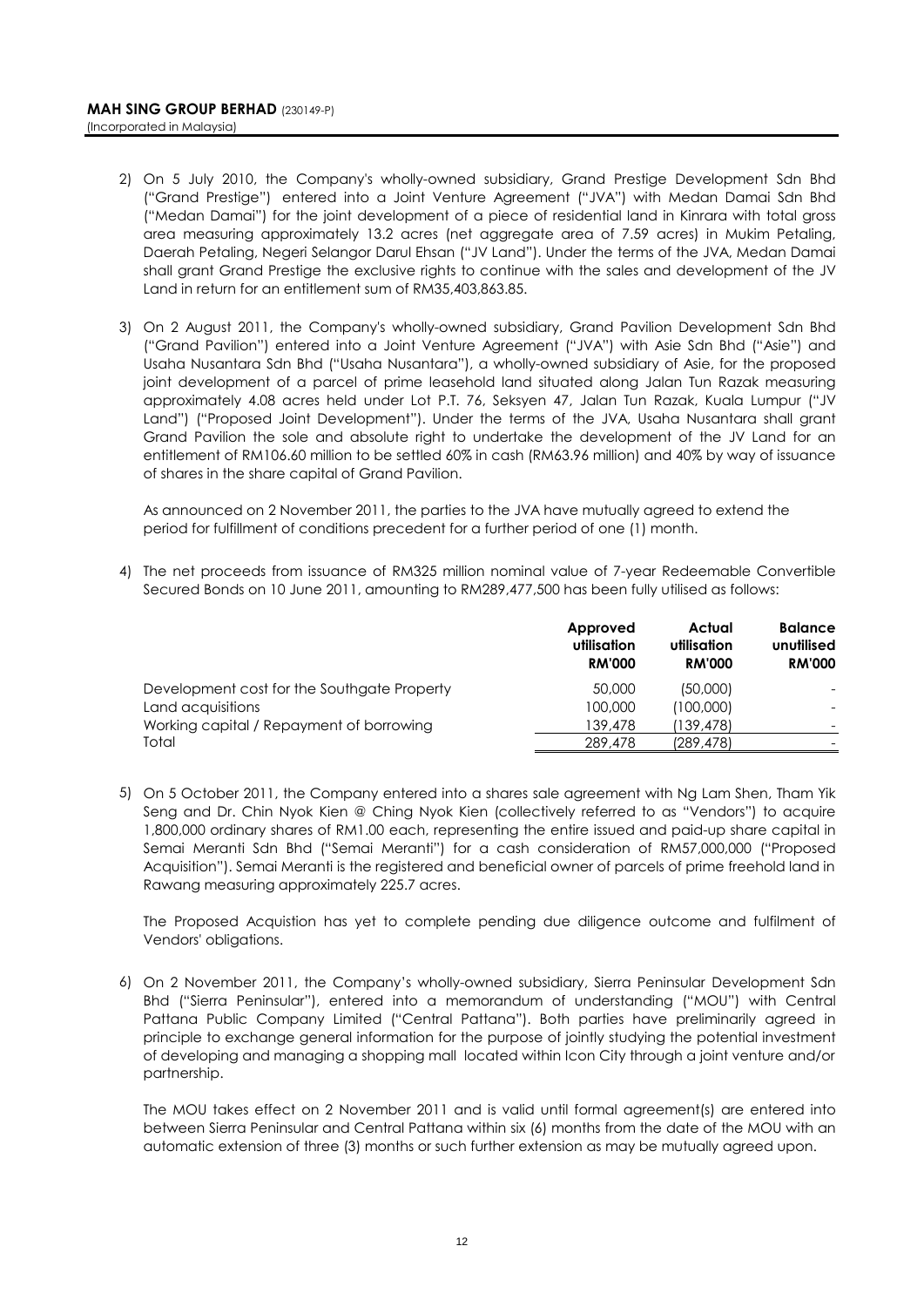### **B9 Group borrowings**

Total group borrowings as at 30 September 2011 are as follows:

|                                 | <b>Secured</b><br><b>RM'000</b> | Secured<br><b>RM'000</b>      | <b>Secured</b><br><b>RM'000</b> | Total<br><b>RM'000</b> |
|---------------------------------|---------------------------------|-------------------------------|---------------------------------|------------------------|
| (Denominated in)                | (RM)                            | (Indonesian<br><b>Rupiah)</b> | (USD)                           |                        |
| Redeemable convertible bonds    |                                 |                               |                                 |                        |
| - after 12 months               | 269,043                         |                               |                                 | 269,043                |
| Term loans payable              |                                 |                               |                                 |                        |
| - within 12 months              | 31,369                          | 1,377                         |                                 | 32,746                 |
| - after 12 months               | 689,315                         | 1,134                         |                                 | 690,449                |
|                                 | 720.684                         | 2.511                         |                                 | 723,195                |
| Short term borrowings           | 290                             |                               | 1,970                           | 2.260                  |
| Finance lease and hire purchase |                                 |                               |                                 |                        |
| - within 12 months              | 1,314                           |                               |                                 | 1,314                  |
| - after 12 months               | 2,364                           |                               |                                 | 2,364                  |
|                                 | 3,678                           | $\overline{\phantom{0}}$      |                                 | 3,678                  |
| Total                           | 993,695                         | 2,511                         | 1.970                           | 998,176                |

### **B10 Derivative financial instruments**

The Group does not have any outstanding derivative financial instruments as at 30 September 2011.

### **B11 Material litigation**

The Group is not engaged in any material litigation as at 16 November 2011, being the latest practicable date which is not earlier than 7 days from the date of issuance of this Interim Financial Report.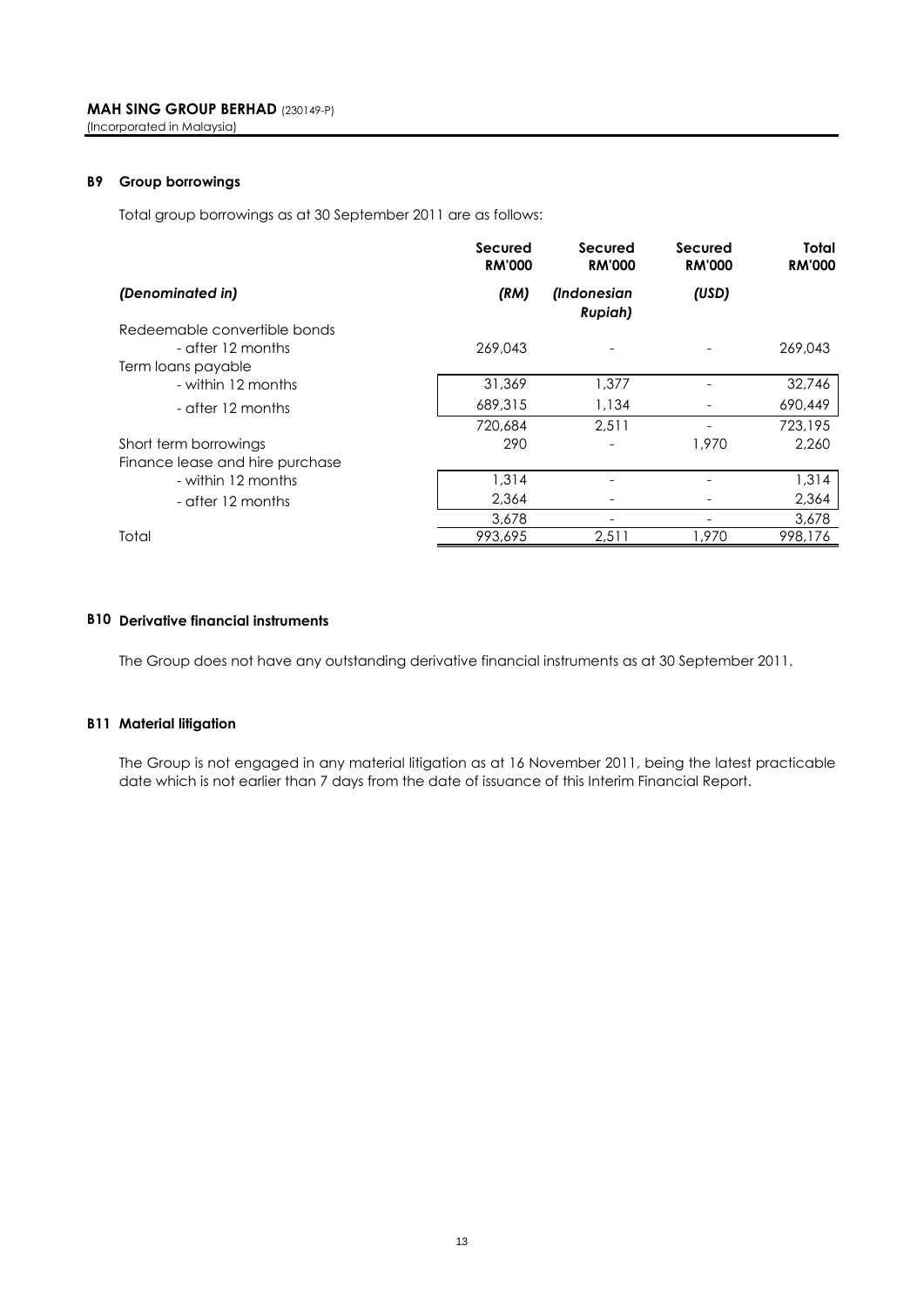### **B12 Realised and unrealised earnings or losses disclosure**

The retained earnings as at 30 September 2011 and 31 December 2010 is analysed as follows:

|                                                             | 30/9/2011     | 31/12/2010    |
|-------------------------------------------------------------|---------------|---------------|
|                                                             | <b>RM'000</b> | <b>RM'000</b> |
| Total retained earnings of the Company and its subsidiaries |               |               |
| - Realised                                                  | 474.805       | 391,386       |
| - Unrealised                                                | 278           | 3,764         |
|                                                             | 475.083       | 395,150       |
| Total share of accumulated losses from associates           |               |               |
| - Realised                                                  | (910)         | (910)         |
|                                                             | 474.173       | 394,240       |
| Less: Consolidation adjustments                             | (18,169)      | (18,690)      |
| Total group retained earnings as per consolidated accounts  | 456,004       | 375,550       |

### **B13 Dividend proposed**

No dividend has been proposed for the third quarter ended 30 September 2011.

### **B14 Earnings per share ("EPS")**

### **(a) Basic EPS**

The basic earnings per share has been calculated by dividing the Group's net profit attributable to ordinary equity holders for the period by the weighted average number of ordinary shares in issue.

|                                                        | 3 months ended |           | Period ended |           |
|--------------------------------------------------------|----------------|-----------|--------------|-----------|
|                                                        | 30/9/2011      | 30/9/2010 | 30/9/2011    | 30/9/2010 |
| Net profit for the period (RM'000)                     | 43.224         | 29,678    | 127.524      | 86,721    |
| Weighted average number of<br>shares in issue ('000)** | 831,590        | 831,569   | 831,576      | 831,569   |
| Basic EPS (sen)                                        | 5.20           | 3.57      | 15.34        | 10.43     |